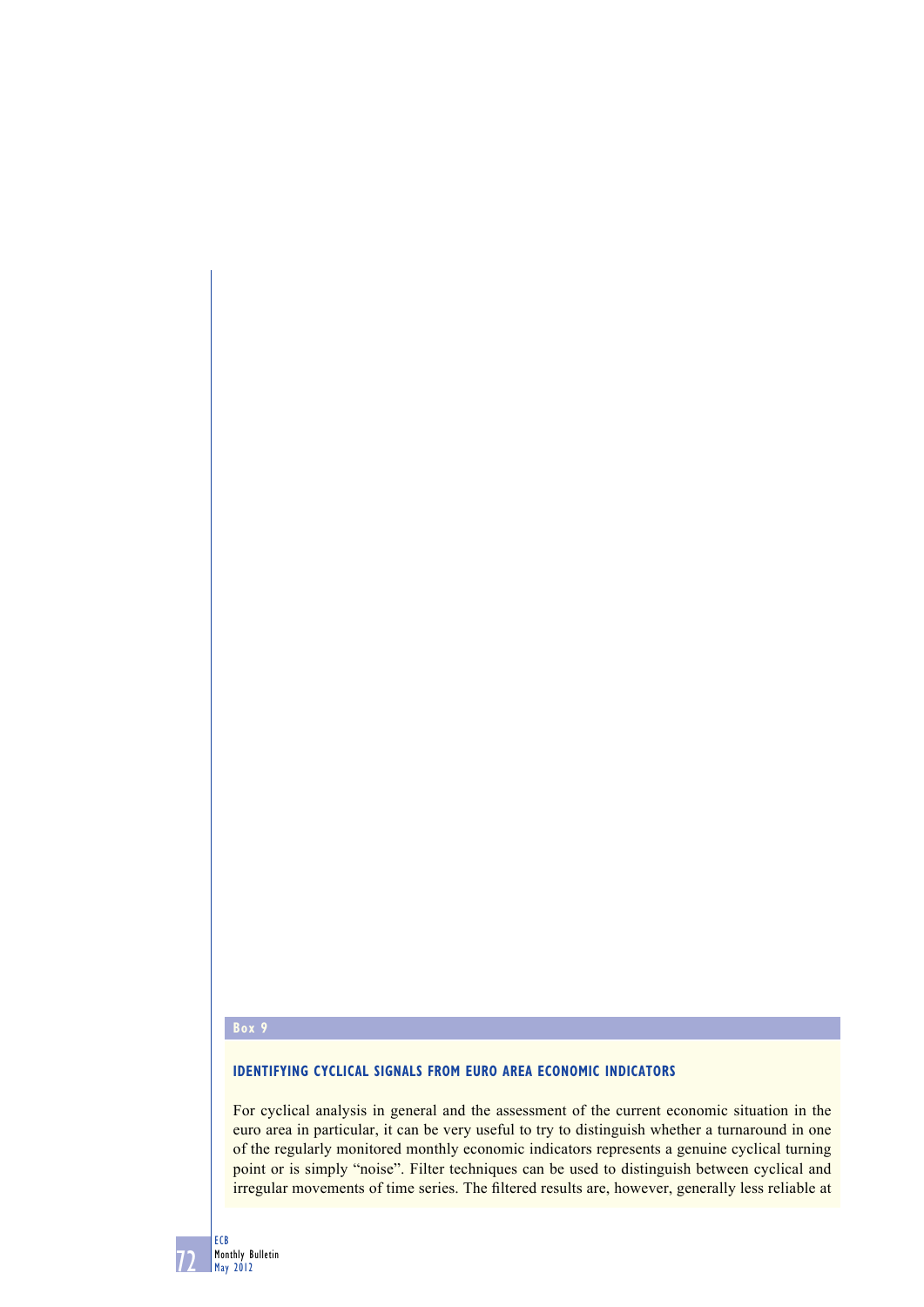### **ECONOMIC AND MONETARY DEVELOPMENTS**

Output, demand and the labour market

the end of the sample, i.e. for the part of the time series most relevant for an assessment of the current economic situation. An alternative way to tackle this issue, which avoids the end-point problem, is to base the distinction between a genuine cyclical movement and data volatility on past experience with the series. This can be done by applying the "Months for Cyclical Dominance" measure, which is based on a comparison of the average sizes of changes in the irregular and cyclical components of a series over different time spans in the past.<sup>1</sup> On the basis of this statistic it is possible to derive an indication of the length of time over which a change in a series needs to be observed in order to be relatively confident that it reflects a cyclical development and is not just noise. This box presents the Months for Cyclical Dominance measure and applies it to a range of indicators regularly used in the monitoring of economic activity in the euro area.

## **The Months for Cyclical Dominance approach**

To derive the Months for Cyclical Dominance for an economic indicator, the seasonally adjusted series first has to be decomposed into estimates of its irregular, cyclical and, where applicable, trend components. This can be done using standard filter techniques. If changes in the trend component are approximately zero over shorter horizons, short-term changes in the time series can be attributed largely to changes in the irregular and cyclical components. In a second step, noise-to-signal ratios are calculated. These compare the average size of the short-term change in each of these two components for different time spans. As the size of the change in the cyclical component tends to increase with the time span, while the change in the irregular component remains about the same regardless of the time span, the noise-tosignal ratio declines when the time span increases. Once the change in the cyclical component exceeds that in the irregular component, the ratio falls below 1. The length of the time span at that point is the number of months required on average for the cyclical component to become dominant over the irregular component for that series, i.e. the Months for Cyclical Dominance. The Months for Cyclical Dominance hence indicates the minimum time span over which a change in a given series needs to be observed to be considered as cyclical. Generally, the noisier a series, the longer that time span.

However, while a value for the ratio below 1 indicates that an observed change in the series over this time span is more likely to reflect a cyclical development than noise, to be relatively confident that this is in fact the case, one might also consider choosing a time span corresponding to a noise-to-signal ratio somewhat further below 1. At a value of 0.95, for instance, changes in the irregular component over that horizon have been on average only 5% smaller than those in the cyclical component. The value for the noise-to-signal ratio should not be too low, however, as this delays the detection of cyclical changes.

## **Empirical results for economic indicators for the euro area**

The Months for Cyclical Dominance approach was applied to a range of short-term economic activity indicators for the euro area. The indicators considered included "hard" data on production in the industrial and construction sectors and sub-sectors of the former. Survey data from the

<sup>1</sup> The Months for Cyclical Dominance measure goes back to Shiskin, J., "Electronic Computers and Business Indicators", *Occasional Paper Series*, No 57, National Bureau of Economic Research, 1957. See e.g. also Shiskin, J., "How accurate?", *The American Statistician*, Vol. 14, No 4, October 1960, pp. 15-17.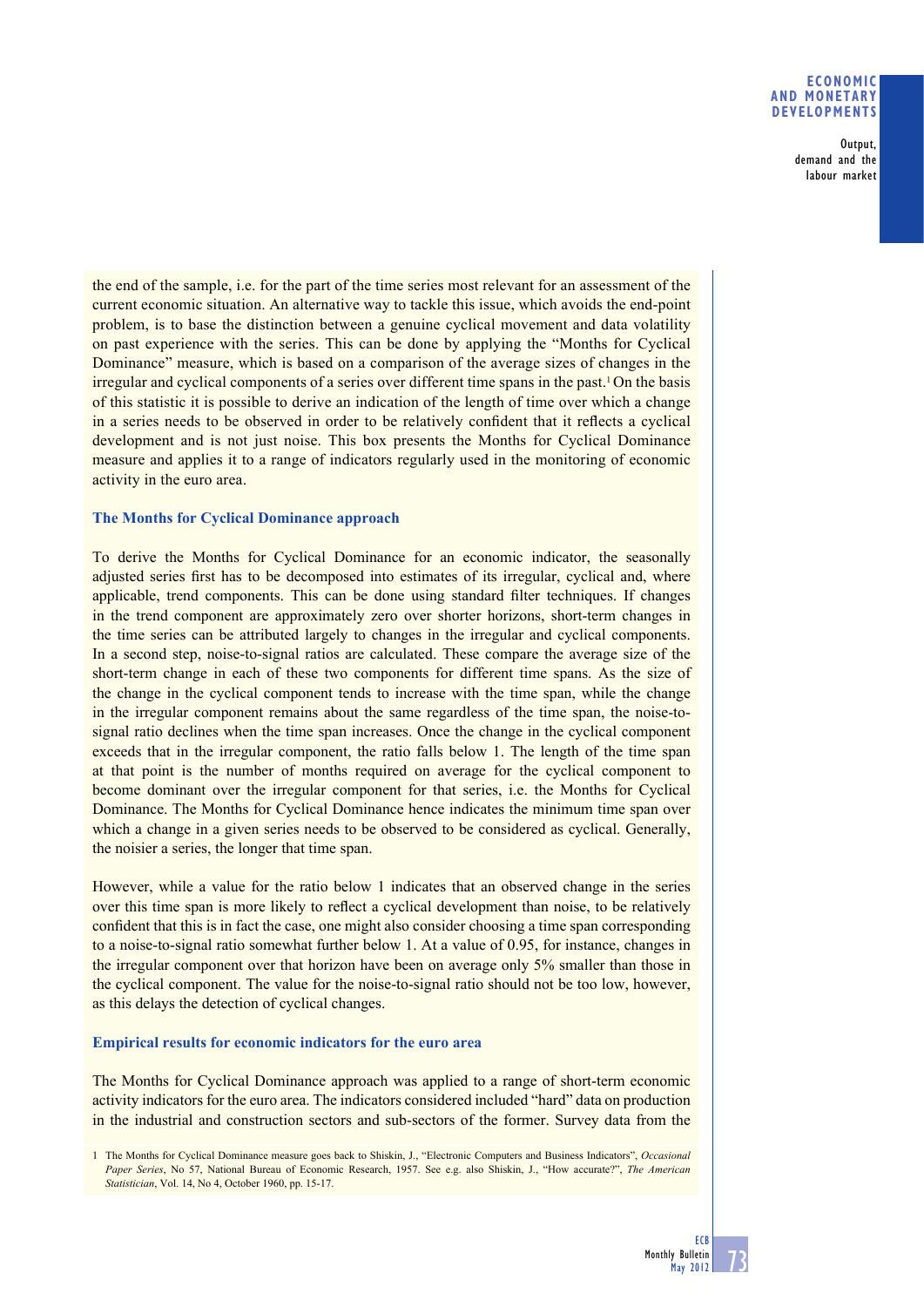European Commission and Purchasing Managers' Index surveys on activity developments in the industrial, construction and services sectors as well as in the economy as a whole were also taken into account. The table shows the noise-to-signal ratios for the indicators for time spans of one to six months.2 It also gives an indication of the minimum period over which a change must be observed in the different indicators to be relatively confidently classified as cyclical. To allow some safety margin when selecting the horizon empirically and reduce the likelihood of a false signal of a cyclical change being given, the threshold for the noise-to-signal ratio was set at below 0.8.

The table highlights the fact that there are large differences in the noise-to-signal ratios of the indicators considered and, hence, the number of months over which a change needs to be observed to be relatively confidently considered as cyclical. For the vast majority of the hard production data series the irregular component dominates over developments in the cyclical component even when changes over three months or more are taken into account. Even for the headline series on industrial production (excluding construction), developments need to be observed taking the above safety margin for the noise-to-signal ratio over at least five months before they can be relatively confidently assessed to represent cyclical movements. Developments in series such as construction and energy production need to be observed over an even longer time span. The best-performing indicator among the production data appears to be intermediate goods production, but even here a change must be observed over four months for a conclusion to be drawn. Moreover, taking the publication delays for production data into account (about one and a half months after the reference month), even for the series on intermediate

2 The empirical results were derived by applying the Baxter-King band pass filter.

#### **Noise-to-signal ratios and selected number of months for economic activity indicators**

| <b>Monthly indicator</b>                       | Noise-to-signal ratios (number of months) |                |     |                         |     |     | <b>Selected</b><br>number |
|------------------------------------------------|-------------------------------------------|----------------|-----|-------------------------|-----|-----|---------------------------|
|                                                | $\mathbf{1}$                              | $\overline{2}$ | 3   | $\overline{\mathbf{4}}$ | 5   | 6   | of months                 |
| Industrial production (excluding construction) | 3.0                                       | 1.6            | 1.0 | 0.9                     | 0.7 | 0.5 | 5                         |
| Intermediate goods production                  | 2.0                                       | 1.2            | 0.8 | 0.6                     | 0.5 | 0.4 | $\overline{4}$            |
| Capital goods production                       | 2.8                                       | 1.5            | 1.0 | 0.8                     | 0.7 | 0.5 | 5                         |
| Durable consumer goods production              | 3.6                                       | 1.8            | 1.3 | 1.0                     | 0.8 | 0.6 | 6                         |
| Non-durable consumer goods production          | 4.8                                       | 2.5            | 1.8 | 1.5                     | 1.2 | 0.9 | $>6$                      |
| Consumer goods production                      | 3.0                                       | 1.8            | 1.4 | 1.1                     | 0.9 | 0.7 | 6                         |
| Energy production                              | 6.0                                       | 3.6            | 2.4 | 1.9                     | 1.6 | 1.3 | $>6$                      |
| Manufacturing production                       | 2.2                                       | 1.2            | 0.8 | 0.7                     | 0.5 | 0.4 | $\overline{4}$            |
| Construction production                        | 4.4                                       | 2.5            | 1.7 | 1.4                     | 1.2 | 1.0 | >6                        |
| EC industrial confidence                       | 0.8                                       | 0.5            | 0.4 | 0.3                     | 0.3 | 0.2 | $\overline{2}$            |
| EC services confidence                         | 1.9                                       | 1.1            | 0.8 | 0.7                     | 0.5 | 0.4 | $\overline{4}$            |
| EC construction confidence                     | 2.6                                       | 1.6            | 1.0 | 0.7                     | 0.6 | 0.4 | $\overline{4}$            |
| EC economic sentiment indicator                | 0.9                                       | 0.6            | 0.4 | 0.3                     | 0.3 | 0.2 | $\overline{2}$            |
| PMI manufacturing total                        | 1.0                                       | 0.8            | 0.6 | 0.5                     | 0.4 | 0.3 | 3                         |
| PMI manufacturing output                       | 1.3                                       | 0.9            | 0.7 | 0.5                     | 0.4 | 0.4 | 3                         |
| PMI manufacturing new orders                   | 1.3                                       | 1.0            | 0.7 | 0.6                     | 0.4 | 0.4 | 3                         |
| PMI services business activity                 | 1.6                                       | 1.1            | 0.9 | 0.6                     | 0.5 | 0.4 | $\overline{4}$            |
| PMI services new business                      | 1.7                                       | 1.3            | 1.0 | 0.7                     | 0.6 | 0.5 | 4                         |
| PMI construction output                        | 2.1                                       | 1.4            | 1.1 | 0.8                     | 0.7 | 0.5 | 5                         |
| PMI construction new orders                    | 1.9                                       | 1.2            | 1.0 | 0.7                     | 0.6 | 0.5 | 4                         |
| PMI composite output                           | 1.3                                       | 1.0            | 0.8 | 0.6                     | 0.5 | 0.4 | $\overline{4}$            |
| PMI composite new business                     | 1.4                                       | 1.1            | 0.8 | 0.7                     | 0.5 | 0.4 | 4                         |

Sources: Eurostat, European Commission, Markit and ECB calculations. Note: EC stands for European Commission; PMI stands for Purchasing Managers' Index.

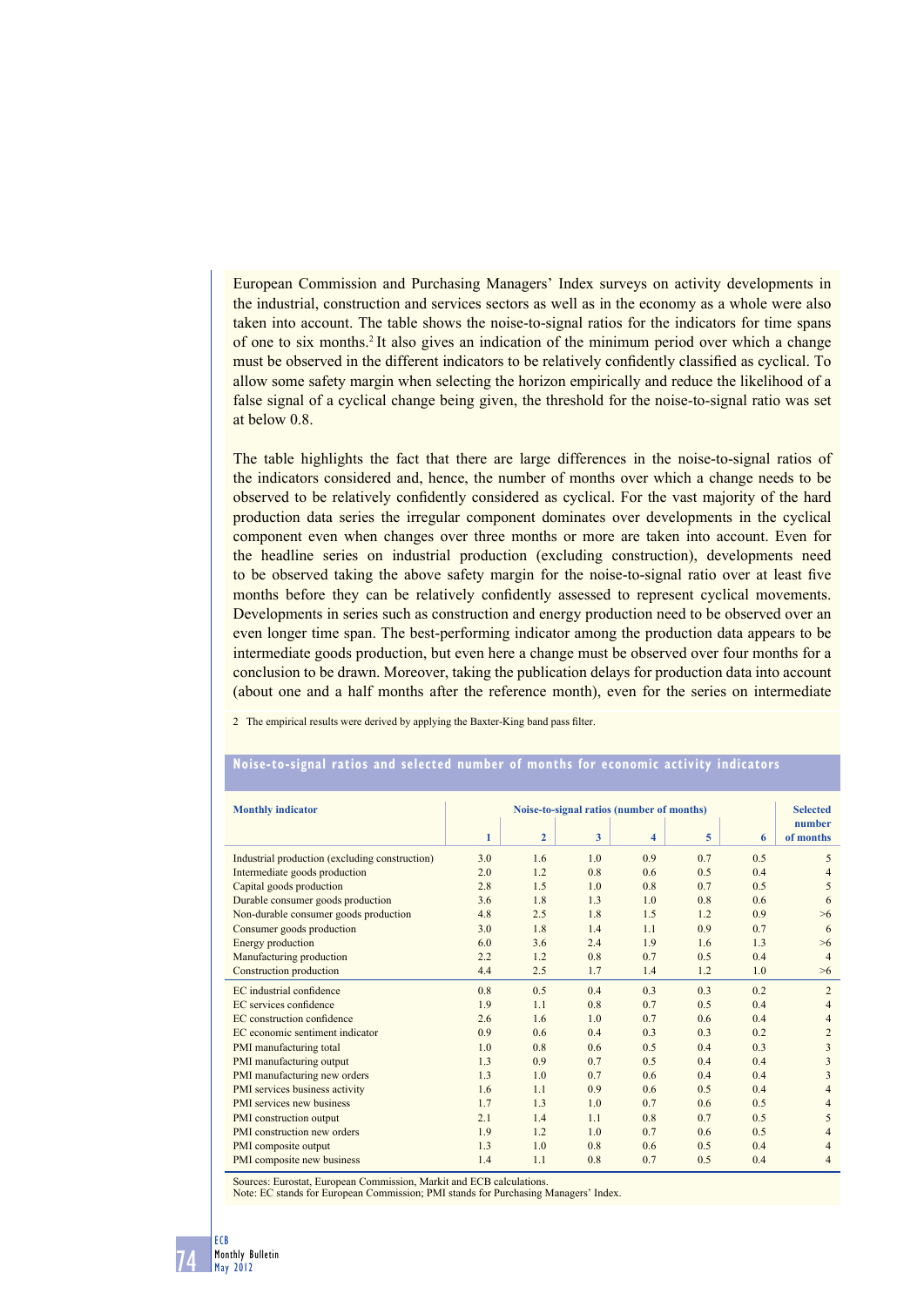#### **ECONOMIC AND MONETARY DEVELOPMENTS**

Output, demand and the labour market

goods production a cyclical signal can be relatively confidently identified only almost half a year after the reference month, which is too late to be useful for analysis of the current economic situation.

Survey indicators show a better performance than hard data, but here, too, notable differences are visible between indicators. The best results are obtained for the European Commission's industrial confidence indicator, closely followed by its economic sentiment indicator. For these indicators, even changes observed over two months have a relatively high likelihood of being driven by the cycle. For industrial confidence, the irregular fluctuations over two months are already on average about 50% smaller than cyclical changes. Among the Purchasing Managers' Index surveys, the Purchasing Managers' Indices for manufacturing show the best results, with noise-to-signal ratios of 0.6 to 0.7 for three-month changes. The better performance of the surveys in terms of the Months for Cyclical Dominance together with their better timeliness (as they are released towards the end of the month in question or at the beginning of the following month) make these data the most useful in terms of timely information on cyclical developments (to the extent these are captured by the survey data).

### **Signals for the cyclical situation in the euro area**

A convenient way to summarise the cyclical signals from short-term indicators on the basis of their Months for Cyclical Dominance is to compute the fraction of those indicators that signal a cyclical improvement, i.e. the fraction of them that have improved over at least the

time span considered reliable on the basis of the Months for Cyclical Dominance. This approach is illustrated in the chart using the signals given by the set of surveys discussed above. Hard data are not considered in this summary indicator given their delayed signals for cyclical changes.

The chart shows that the indicator seems to quite reliably detect changes in the underlying strength of GDP growth. It should be stressed, however, that the summary indicator should not be interpreted as providing quantitative estimates of the strength of growth. The changes in the indicator appear on average to slightly lead changes in the underlying strength of GDP growth. In addition, the information underlying the indicator is available earlier than the national accounts data for the same reference period. As regards the current situation, the indicator suggests a cyclical improvement for the first quarter of 2012. About 75% of the underlying series increased in the first quarter over at least the horizon considered as reliable on the basis of the Months for Cyclical Dominance.





75 **ECB**